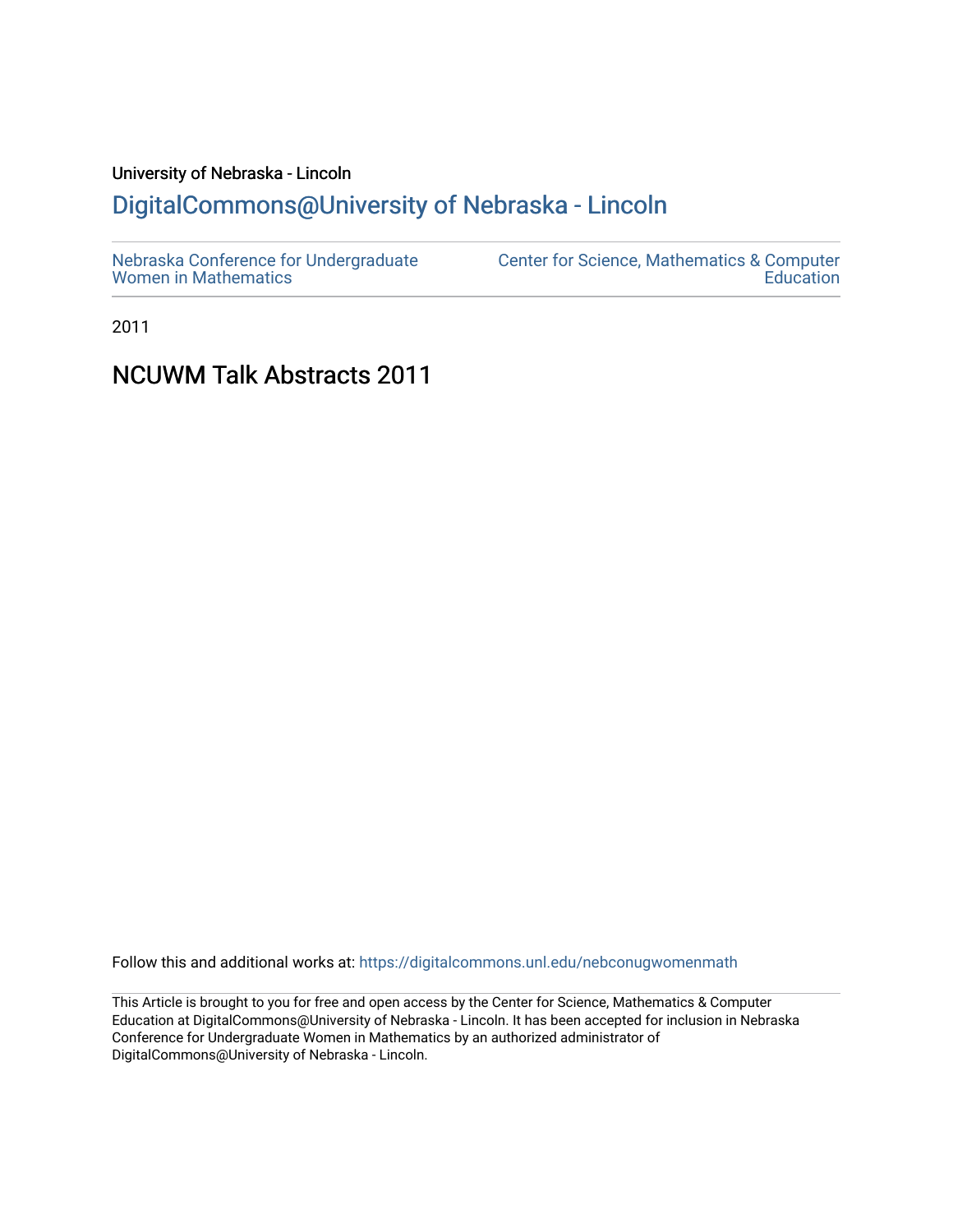The Thirteenth Annual Nebraska Conference for Undergraduate Women in Mathematics

January 28 - January 30, 2011

# TALK ABSTRACTS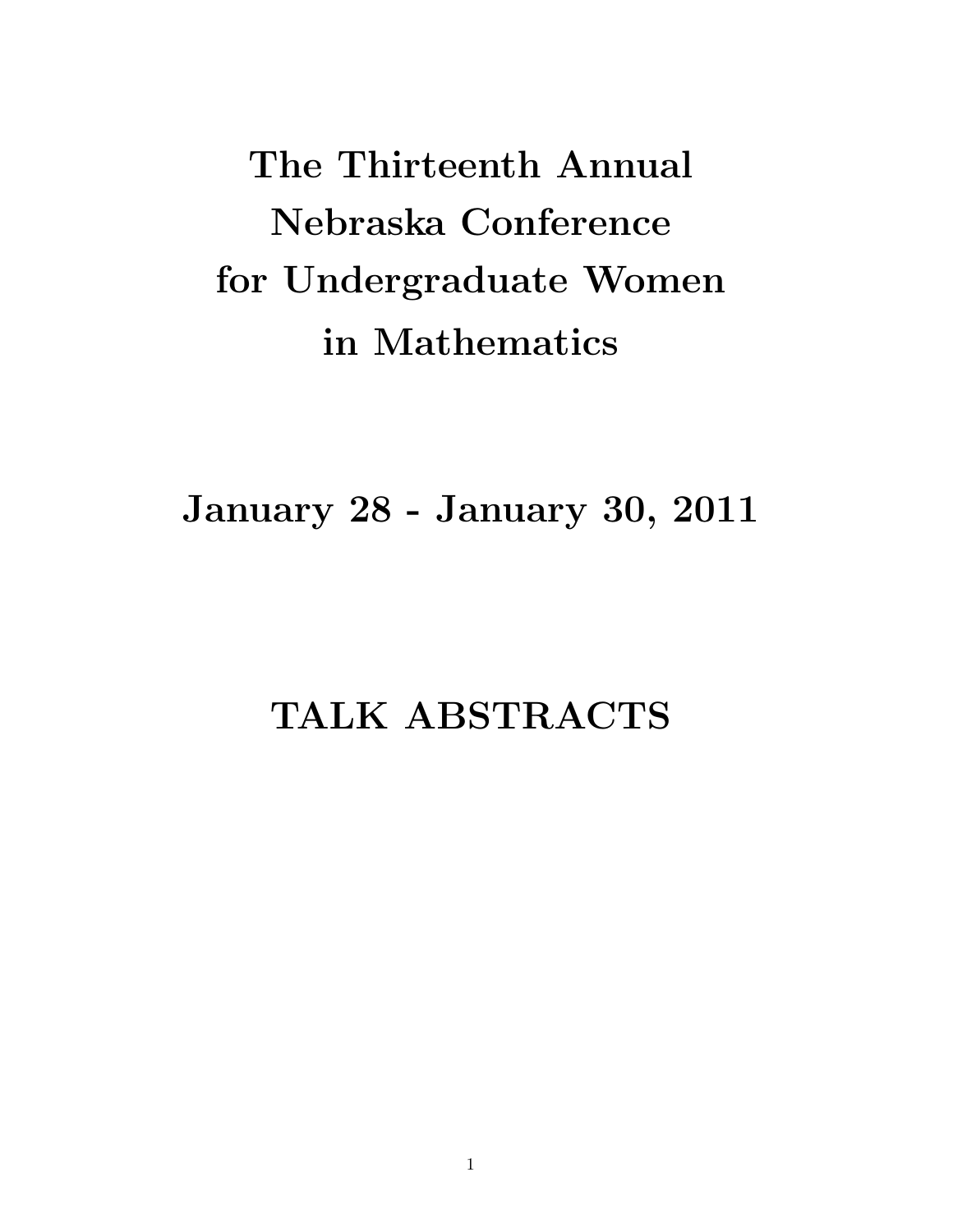## PLENARY TALKS

### Dr. Fan Chung Professor of Mathematics University of California, San Diego Graph Theory for the Information Age

Nowadays we are surrounded by numerous large information networks, such as the WWW graph, the telephone graph and various social networks. Many new questions arise. How are these graphs formed? What are basic structures of such large networks? How do they evolve? What are the underlying principles that dicatate their behavior? How are subgraphs related to the large host graph? What are the main graph invariants that capture the myriad properties of such large sparse graphs and subgraphs? In this talk, we discuss some recent developments in the study of large sparse graphs and speculate about future directions in graph theory.

Dr. Linda R. Petzold Professor of Mathematics Cornell University Modeling and Analysis of Circadian Clocks

Circadian clocks govern daily behaviors of organisms in all kingdoms of life. In mammals, the master clock resides in the suprachiasmatic nucleus (SCN) of the hypothalamus. It is composed of thousands of neurons, each of which contains a sloppy oscillator: a molecular clock governed by a transcriptional feedback network. Via intercellular signaling, the cell population synchronizes spontaneously, forming a coherent oscillation. This multi-oscillator is then entrained to its environment by the daily light/dark cycle. We use simulation and analysis to elucidate the mechanisms of intercellular signaling and light entrainment.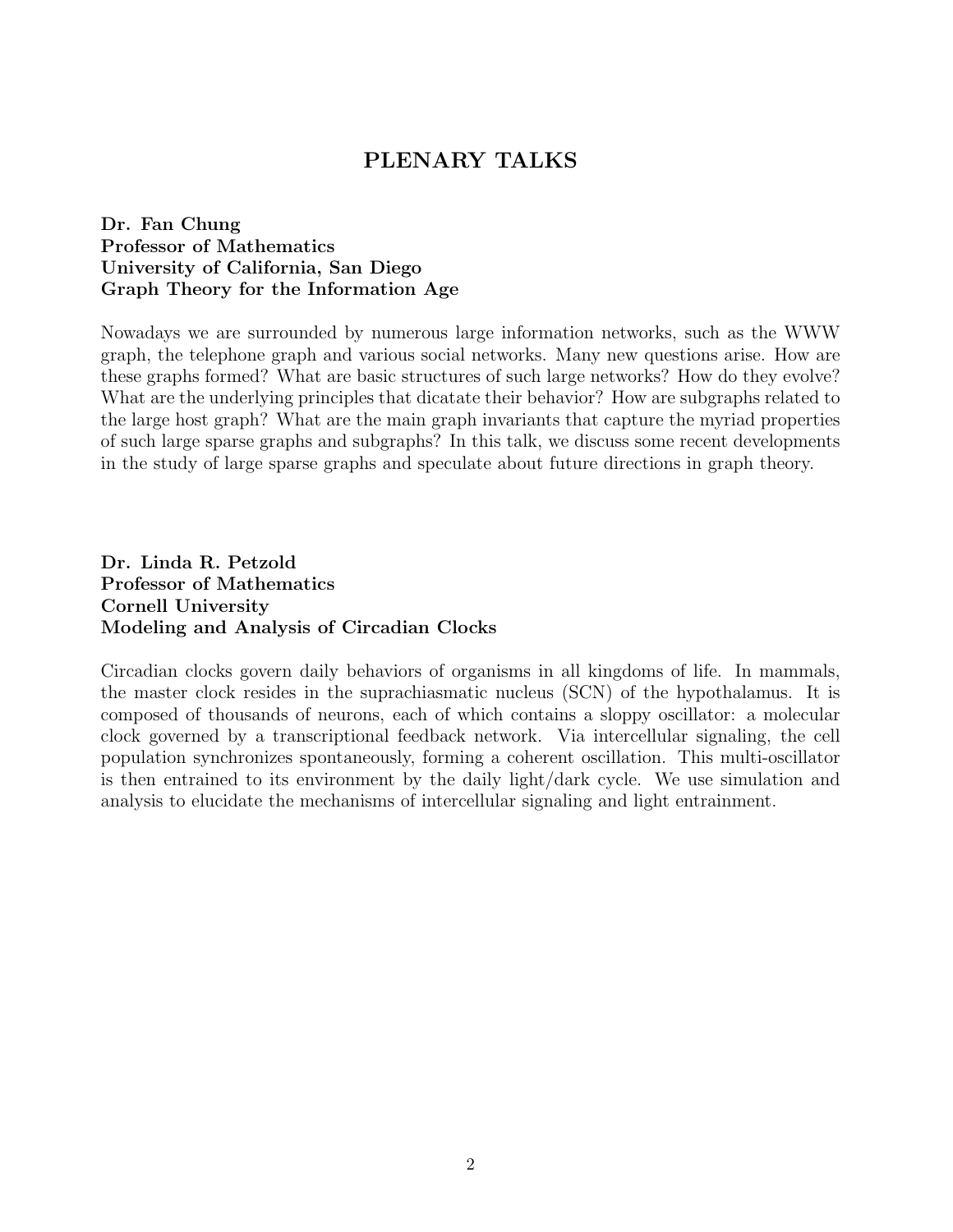#### Talks by Undergraduate Students

#### Darlayne Addabbo, Rutgers University Noncommutative Partial Fractions and Continued Fractions

My presentation will involve an overview of two results from my research project this past summer. The first result is a generalization of the method of partial fraction decomposition to non-commutative cases. I showed that, if a partial fraction decomposition exists for a given polynomial fraction, the coefficients of the decomposition can be expressed by the solutions to a specific matrix equation. The second part of my presentation will involve a discussion of a generalization to the non-commutative case of Galois' result that every periodic continued fraction is the solution to a quadratic equation.

#### Holly Arrowood, Furman University  $L(3, 2, 1)$ - Labeling of Three-Dimensional Grids

Vertex labeling has been a widely studied concept in the field of graph theory. The type of labeling studied in this project is called  $L(3, 2, 1)$ -labeling, and it is related to distances between vertices in the graph. In my project, I determine optimal  $L(3, 2, 1)$ -labelings for three-dimensional grids, including the infinite case.

#### Stephanie Bobo, Belmont University Scheduling Prison Guards and Faculty: Examples Using Linear Programming

The talk will present the solutions of scheduling problems using linear programming to find an optimal solution. In particular, we look at a scheduling problem dealing with prison guards in which the objective is to minimize the number of overtime hours; this problem is based on a UMAP module published by COMAP. We re-implemented a solution of this problem in MATLAB. In addition, we look at an unsolved scheduling problem: assigning faculty to classes so that the workload is fairly distributed. We solve this problem with real data from Belmonts math and computer science department as an example and compare to past schedules.

#### Natasha Bollers, City University of New York Medgar Evers College Mathematical Model for One Dimensional Quasi- Crystals

This project seeks to investigate methods of modeling mathematically a one-dimensional quasi-crystal. We began the project by understanding the Crystallographic Theorem that describes the permissible types of rotational symmetries of a crystal. A quasi-crystal is defined as a crystal like solid with "forbidden" symmetries. We can model both a one dimensional crystal and a one dimensional quasi-crystal using the Cut and Project Method along a line of a rational or an irrational slope respectively. All this work will allow us to describe quasi-crystals abstractly, as infinite words over an alphabet with two letters whose succession follows a certain pattern.We will continue to study the physical properties of this mathematical model using mostly combinatorial arguments combined with linear algebra and careful pattern recognition.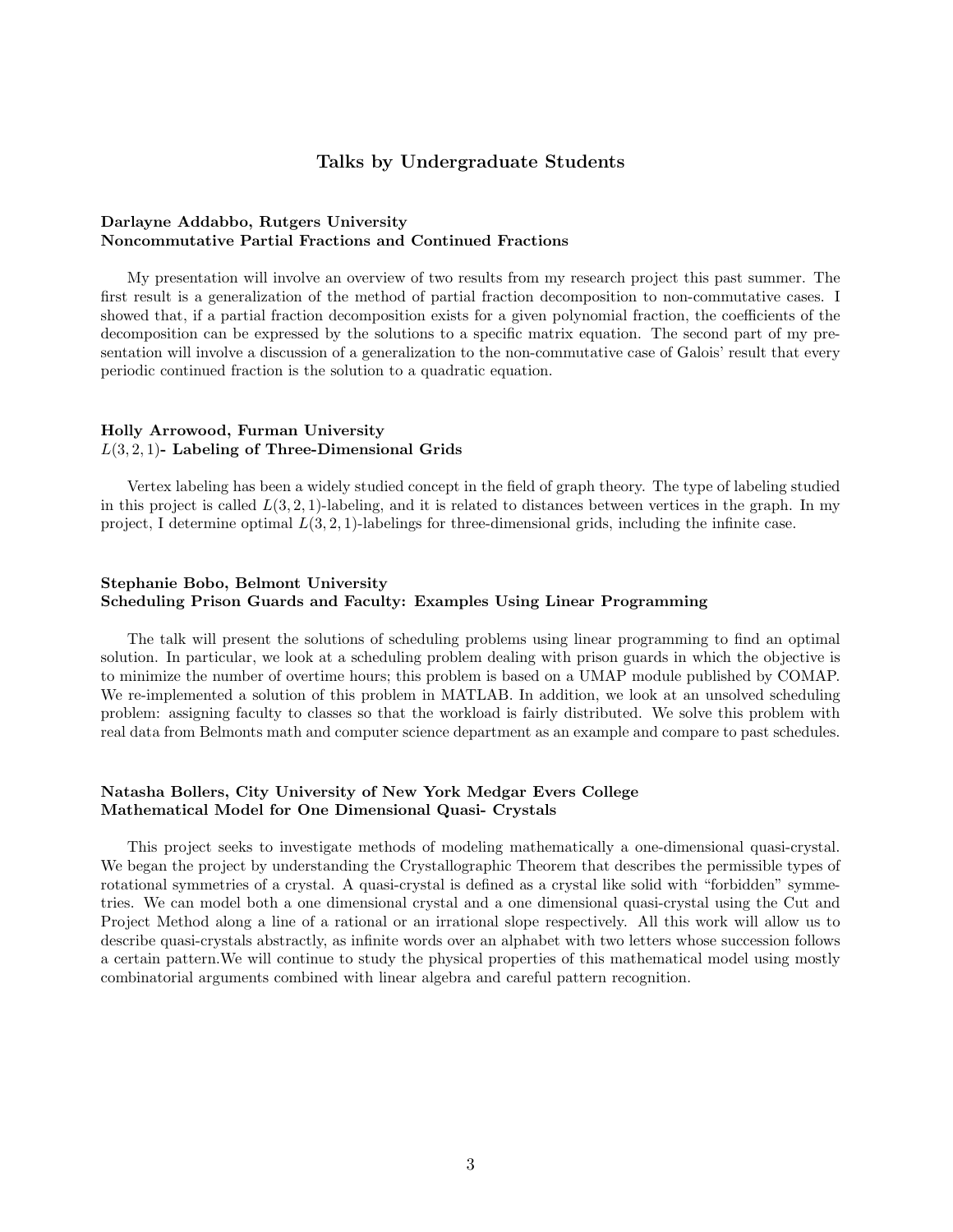#### Laura Booton, Nebraska Wesleyan University Kristen May, Canisius College Algorithms for Automated Spoken Word Recognition

We present an algorithm that mathematically recognizes spoken words by using wavelet decomposition. The distinguishing characteristics of the words are compared using the level 1 detail coefficients. We develop a diagnostic algorithm in order to compare the accuracy of word identification among different wavelet bases. We implement a statistical study to determine the best wavelet to decompose the signals of spoken words.

#### Mary Bottoms, North Georgia College and State University Student Engagement

The National Survey of Student Engagement (NSSE) measures key engagement characteristics for undergraduate students. Various critiques to the original NSSE development exist in the literature including Exploratory Factor Analysis (EFA) and Confirmatory Factor Analysis (CFA) approaches. Some researchers have attached student performance data to determine if the key NSSE indicators impact student success measures. An undergraduate research group at North Georgia ran EFA on the unattached questions. Using a maximum likelihood approach  $(\delta = .4)$  and direct oblimin, we were able to look at five additional explanatory variables. We found no detailed reports of impact of the NSSE key indicators on first college generation students in the literature. Our research group's multivariate analyses included multiple regression techniques, logistical regression and ANOVA procedures. The presentation summarizes the key findings for institutions like ours that serve a large proportion of first generation college attendees.

#### Brittany Bunker, University of Nebraska-Lincoln Population Dynamics of Gregarine Parasites in Damselfly Hosts

Damselflies play host to a rich community of parasites, including protistan parasites known as gregarines. Observations of gregarine parasites within both larval and adult damselfly hosts throughout the course of a summer give insight to how the population distributions change over time and at different locations. Gregarine populations were found to fit the negative binomial distribution, in which most of the hosts have zero or few parasites, while fewer hosts have large numbers of parasites. The negative binomial distribution is indicative of uneven dispersal, and presents interesting mathematical and biological implications. There has been substantial interest in macroparasite infections of humans and livestock; however, much is still unknown in quantifying many aspects of macroparasitic life cycles. A study of macroparasitic infections of insects may contribute to the overall understanding of parasite fitness and behavior. This work was supported by NSF Research for Undergraduates in Theoretical Ecology.

#### Christine Caples, Fairfield University Geometric 2-D Shape Modeling

In order to perform automated shape recognition, a computer must be given a representation of each shape. One such representation is the medial representation, which can be thought of as the skeleton of the shape. This project compares different medial representations based on optimality, which is determined by computing the minimum the number of bits required for the representation of a particular shape. Specifically, we explore variants of the Blum Medial Axis in order to obtain the most optimal medial representation for an ellipse and a class of near-ellipses.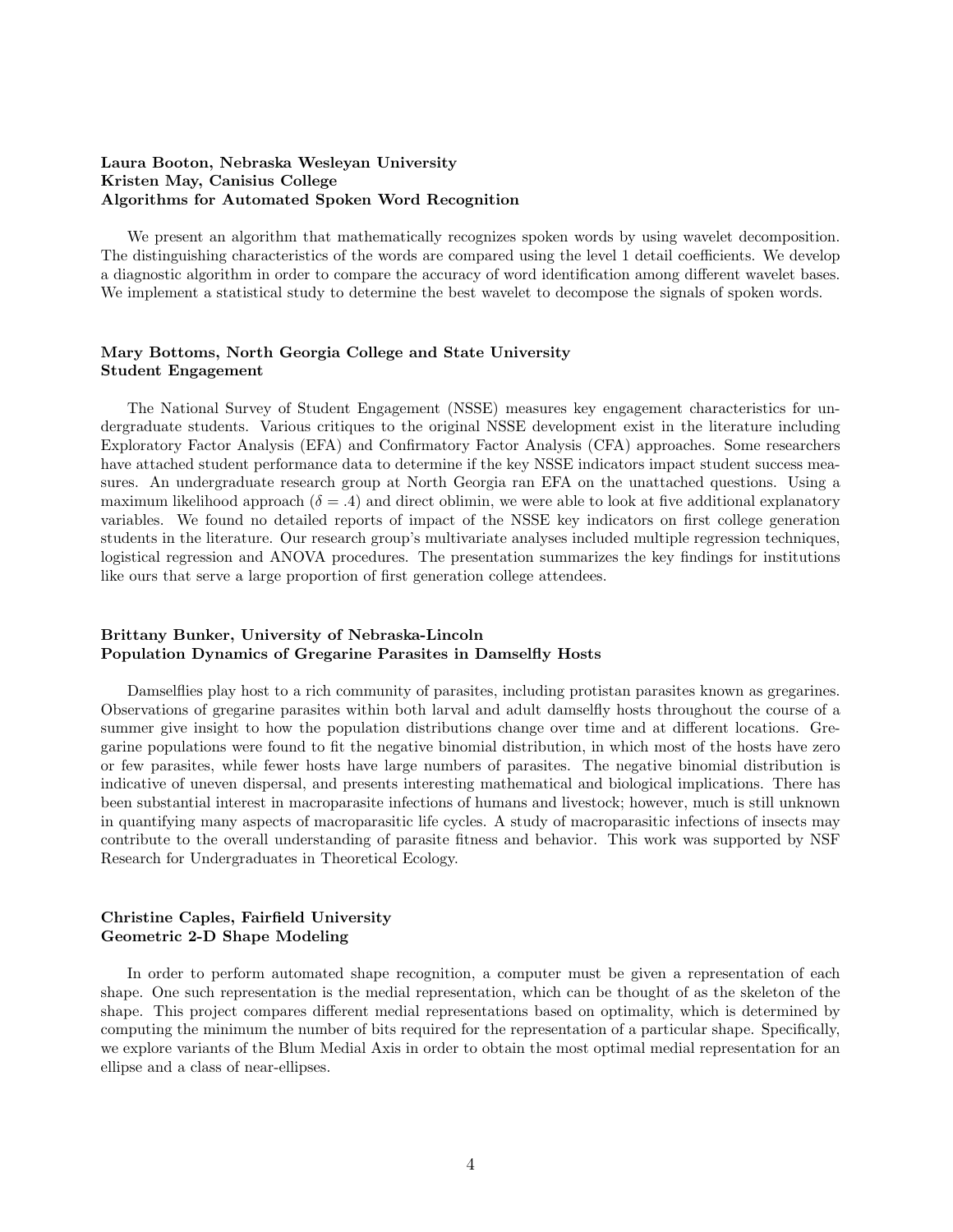#### Emma Chiappetta, Bowdoin College Unifying Geometry: The Cayley-Klein Scheme

In the 1870s Felix Klein sought a unified approach to the range of new geometries discovered earlier in the century. One result, building on earlier work of Arthur Cayley, was the emergence of what is known today as Cayley-Klein geometries, all subgeometries of projective geometry. The unifying aspects of Cayley-Klein geometries are the importance of conics and Cayley's generalization of distance in projective space. Interestingly, this formula is the same for both angle and distance across all of the Cayley-Klein geometries, differing only up to a choice of constant. This constant can either be real, imaginary or infinite. The constant, and thus the type of geometry, is determined by the original conic. As established by D. M. Y. Sommerville in 1910, there are only nine possible Cayley-Klein geometries in two dimensions, including the usual Euclidean geometry, hyperbolic geometry, and elliptic geometry. Several of the other geometries serve as physical models of space-time.

#### Natalie Coston, Northern Arizona University The geometry of one-relator groups

In the field of abstract algebra, a one-relator group is given by a set of generators and one relation defining how the generators interact to form the group. These one relator groups have properties that can be further explored, one of them being the concept of  $a-T$ -menability. A group G is called  $a-T$ -menable if it admits an affine, isometric, and metrically proper action on a Hilbert space. This presentation explores geometric constructions for few concrete a-T-menable groups and addresses the possibility of applying such constructions to one-relator groups.

#### Meredith Daw, Northern Arizona University Karin Kralicek, Northern Arizona University A New Family of Matroids

The arrangement of hyperplanes in the nth dimension Complex plane can often be expressed as a matroid. Our question is one of finding a way to generalize a single type of matroid in lower dimensions to higher dimensions. We have found one new family of such matroids that may generalize further.

#### Helene Duke, Providence College Edge-Enhancing Speckle Denoising for Ultrasound Images

Ultrasound images contain pervasive granularity which interferes with human analysis and automated processing of the images. Towards removing this granularity we develop an edge-enhancing denoising model which treats the granules in ultrasound images as speckle noise. Our partial differential equation based model, derived from a minimizing functional constrained by a new noise equation, is more efficient in removing speckle noise in ultrasound images than the existing models. A corresponding explicit time-stepping scheme from a non-standard finite difference discretization is proven to be stable. We also discuss and evaluate some parameterization techniques. Our scheme compares favorably with existing techniques, providing smooth results very quickly. Images clarified by our scheme are shown to be much more suitable for further automated processing tasks.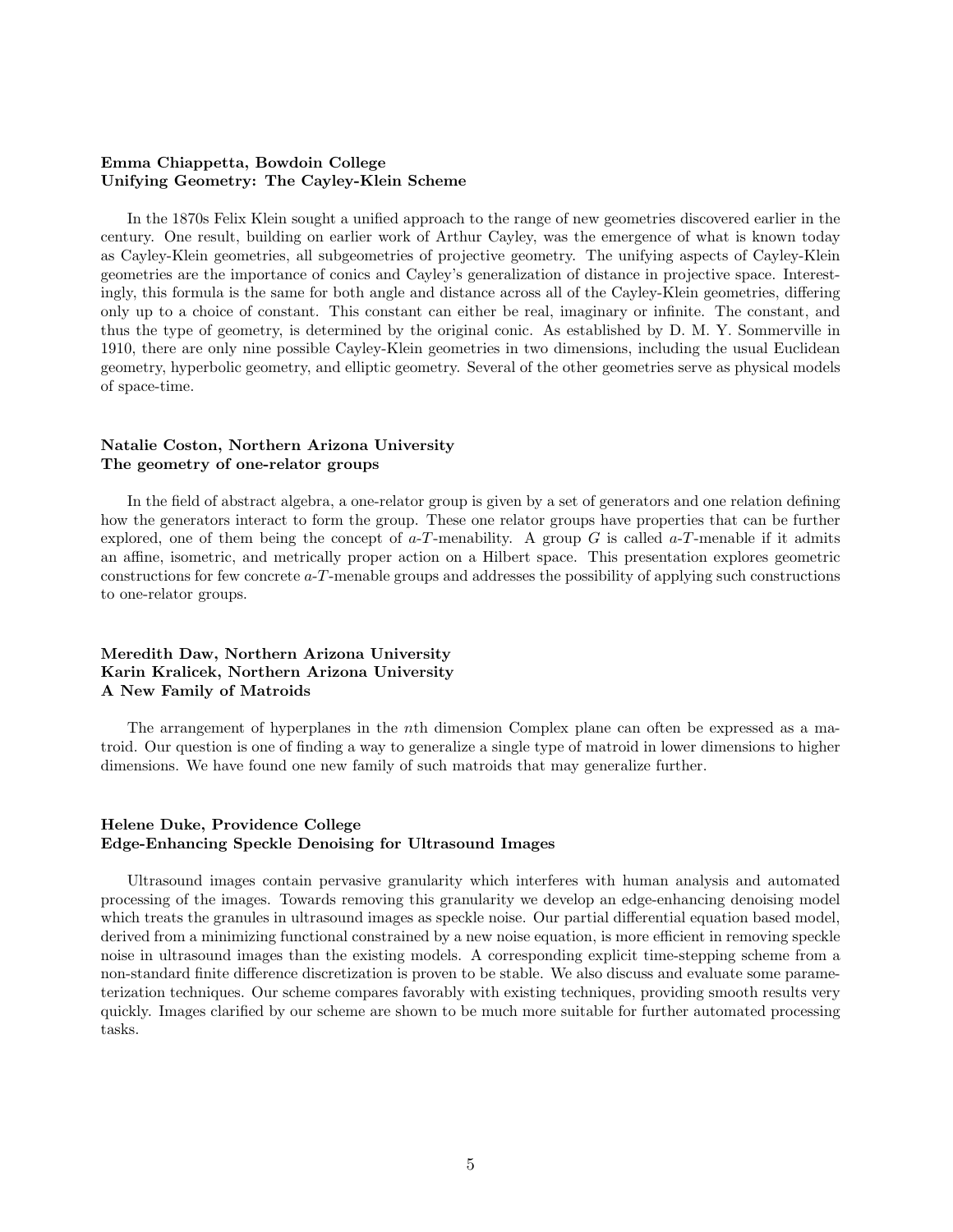#### Samantha Erwin, Murray State University Using matrix analysis to model the spread of an invasive plant, Alternanthera philoxeroides

Alternanthera philoxeroides, more commonly known as alligator weed, is an invasive specie indigenous to South America. With its alarming invasion of south east United States water ways, understanding its invasiveness of this plant species is both important and imperative. Utilizing experimental growth data obtained over the summer of 2010 matrix analysis is used to precisely model the growth of alligator weed. These matrices are population projection models whose eigenvalues represent the growth rate of alligator weed in its different stages of the life cycle. A high growth rate is a key feature of successful invaders. Residuals and sensitivity analysis are being performed to test the accuracy and importance of the models.

#### Brooke Fox, Northern Arizona University Maggie Schroeder, Northern Arizona University Recent Developments in Numerical Semigroups

A numerical semigroup is a subset of the positive integers that contains zero, is closed under addition, and has finite complement. They are useful for exploring certain problems in commutative algebra. We will present recent developments and open questions/problems in numerical semigroups. No prior knowledge of abstract algebra is needed.

#### Jessica Fuller, Seton Hall University An Elementary Approach to Laplacian Integral Non-Threshold Split Graphs

A graph G is a split graph if its node set can be partitioned into a clique and an independent set. Threshold graphs are split graphs with the added property that for all pairs of nodes u and v in  $G$ ,  $N(u) - \{v\}$  is a subset of  $N(v) - \{u\}$  whenever  $deg(v)$  is less than or equal to  $deg(u)$ . The number of spanning trees for such graphs are computable using the Laplacian matrix for the graph, calculating its eigenvalues, and applying a corollary to Kirchhoffs well-known Matrix-Tree Theorem. These eigenvalues are always integers in the case of threshold graphs, but until recently it was unknown whether any non-threshold split graphs were Laplacian integral. We present a conjecture for the eigenvalues of a class of split graphs that we call  $q$ -IPS (q-Ideal Proper Split) and can indicate specific graphs that are Laplacian integral. This work is independent of Kirkland et. al., who recently discovered the same Laplacian integral split graphs using balanced incomplete block designs.

#### Nicki Gaswick, University of Nebraska-Lincoln Fractional Nabla-Difference Calculus

We study some foundational properties of difference calculus with respect to the reverse, or nabla, difference operator. We can relate some of our findings to analogous properties which use the forward difference operator, but we found that using the nabla operator highlights several features of difference calculus, such as the importance of domain choice. Beginning by establishing a Fundamental Theorem of Discrete Calculus for the nabla operator, we use this and several other properties of the nabla operator to proceed to establish a generalized Leibniz's Rule, Power Rule, Composition Rules, and Binomial Theorems. Building on these properties, we derive a solution to a general initial value problem, establish a Laplace transformation for nabla difference equations and use it to verify several of the preceding properties.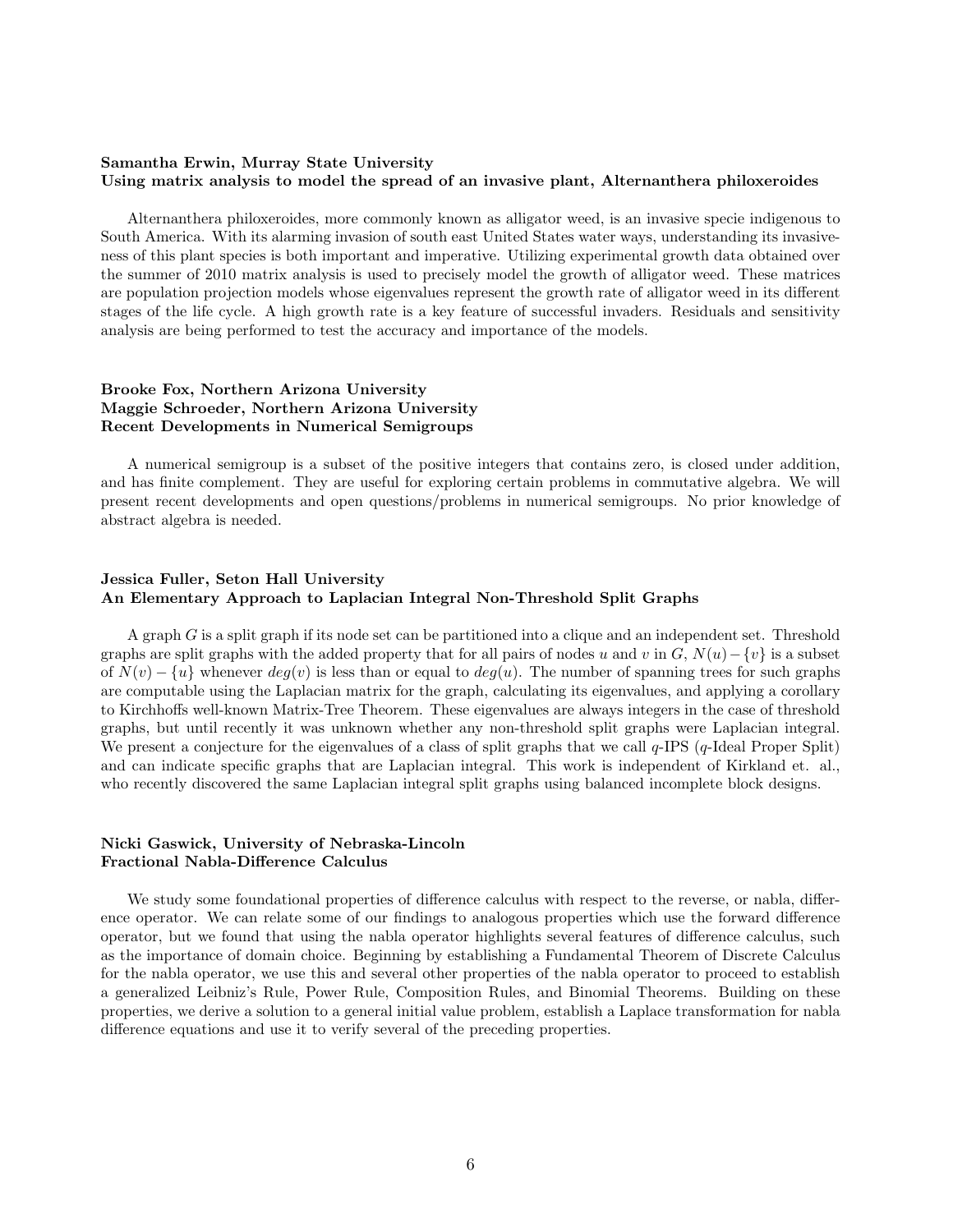#### Laila Gharzai, University of Nebraska-Lincoln Laser-driven Electron and X-ray Beams for Imaging of Dense Structures Relevant to Biomedical Applications.

X-rays have been the method of choice for medical imaging since they can penetrate deep into the body and also resolve small structures. The ideal x-ray device would produce photons with energy 100 KeV with high spectral and spatial brightness, a small source size, and be compact and relatively expensive. High-power laser systems offer the possibility of producing such x-ray sources. The Diocles laser system produces electron beams with energy 10-400 MeV over an acceleration distance of 1-4 mm. These electrons can produce x-rays by Thomson scattering or betatron oscillations. These x-rays are extremely bright (109 photons/sec at 10-500 keV) and a source size of a few microns. Both electrons and x-rays from this source can be used for imaging purposes. The requirements for effective imaging, and in particular the requirements to obtain the highest possible contrast and resolution for specific configurations were studied. Imaging measurements were performed with calibrated image plates and dose requirements for optimal imaging were determined. This is joint work with S. Banerjee and D. Umstadter at the University of Nebraska-Lincoln.

#### Amanda Goodrick, Slippery Rock University Modeling the Motion of the Robot Arm of a Space Shuttle Subject to a Torque Constraint

In this presentation a scenario is considered in which the robot arm on the space shuttle is used to retrieve a satellite. Due to potential complications on board the shuttle it is necessary to move to a higher orbit while the satellite is being transported to the cargo bay. This condition causes a torque on the robot arm. Because the pilot of the shuttle doesnt want to risk hitting the satellite, the goal is to maximize the distance at which the satellite may be safely retrieved subject to a torque constraint on the primary joint of the arm. The optimal return path that minimizes the torque is also derived using the gradient vector of the torque function. The mathematical model and associated analytical techniques presented here could also be used to model the motion of a robot arm on the Earth under the influence of gravity.

#### Ruthi Hortsch, University of Michigan Highly non-injective polynomials maps on the rational numbers

Consider a polynomial  $f \in \mathbb{O}[x]$ . For "most" polynomials of degree more than 2, there will be only one rational preimage of a rational point for all but finitely many points. For how many and which  $f$  does this fail? Said otherwise, when can we find infinitely many distinct rational pairs  $(a, b)$  such that  $f(a) = f(b)$ ? Faltings' Theorem (previously the Mordell Conjecture) tells us that we can approach this question by studying geometric properties of the curve  $(f(X) - f(Y))/(X - Y)$ . In our research this summer, we used this to produce new examples and prove classification results under mild hypotheses. This talk is based on research done this summer with fellow undergraduate Alex Carney under the supervision of Professor Michael Zieve at the University of Michigan.

#### Samantha Irvin, Wartburg College Mesoscale Modeling of Quantum Yield in Nanocrystalline Devices

A new solar material features silicon nanocrystals (nc-Si) within an amorphous silicon (a-Si) matrix. The efficiency with which photons are absorbed and converted to electric current depends on the size, orientation, volume fraction, and interface properties of nc-Si. This investigation resulted in the development of a device level simulator, which predicts quantum efficiency and voltage-current character for nc-Si/a-Si systems. The performance measures are calculated as functions of input photon energy. A number of different interactions were combined to completely characterize the device: optical scattering and absorption; creation of excitons and charge carriers; electrostatic fields; and drift/diffusion of charge carriers.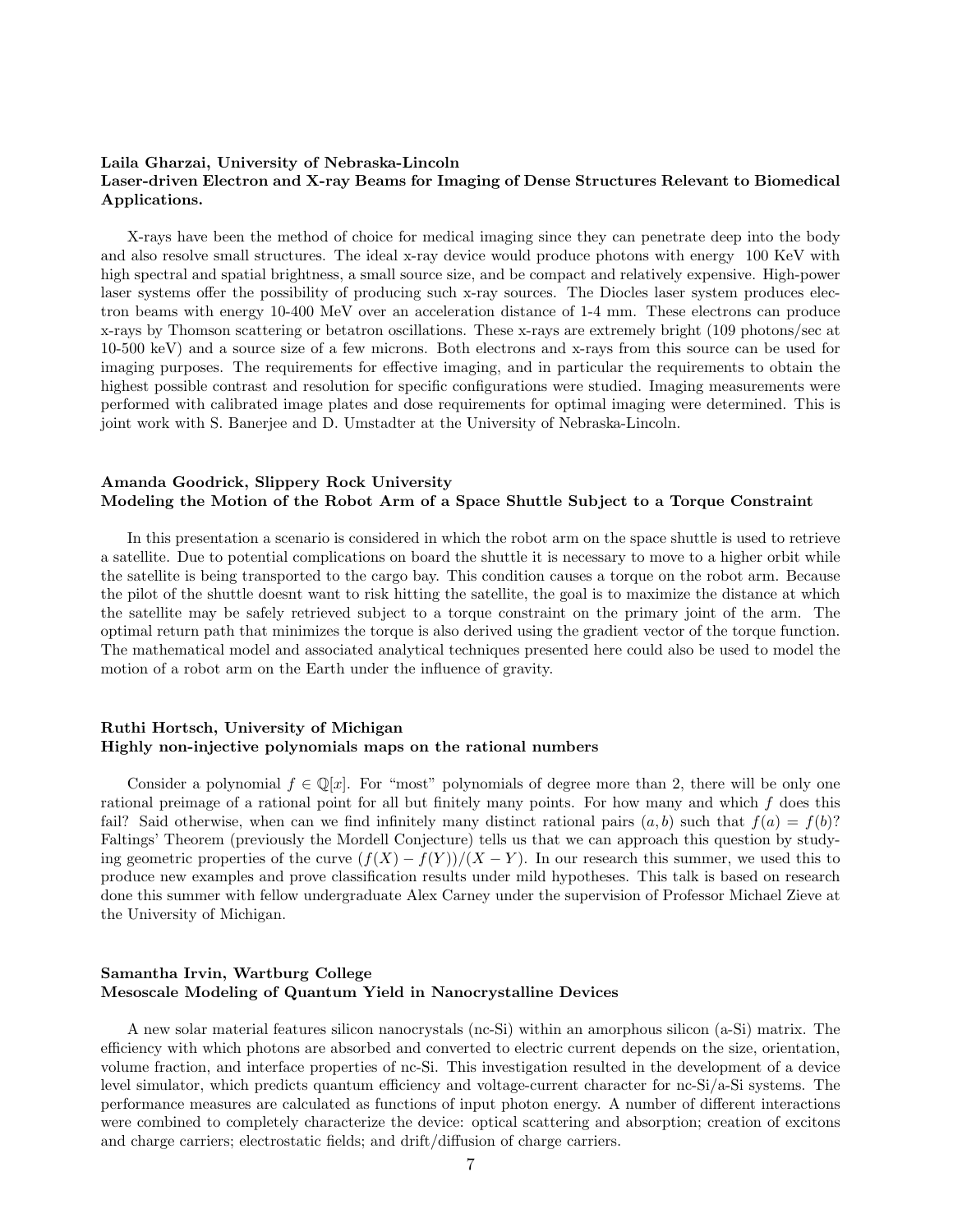#### Chelsea Johnson, Brigham Young University Realizable Graphs of Equivalence Classes of Zero Divisors

In 2007, Sandra Spiroff and Cameron Wickham introduced an equivalence relation ∼ on the set of zero divisors of a commutative Noetherian ring R by  $x \sim y$  if x and y have the same annihilator ideal. Spiroff and Wickham then defined the graph of equivalence classes of zero divisors,  $\Gamma_E(R)$ , to be the graph whose vertices are the equivalence classes determined by  $\sim$ , with [x] adjacent to [y] if [x][y] = 0. In my talk, I will be discussing which of all possible graphs on four, five, and six vertices are realizable graphs of equivalence classes of zero divisors and demonstrate examples of rings which have these graphs. This research was conducted at the 2010 Brigham Young University REU.

#### Kimberly Kesting, Fairfield University Associated Primes of the Cover Ideal

This past summer I did research in algebraic graph theory, and found some interesting results. In this talk I will introduce the notion of cover of a graph and the cover ideal. I will present how the associated primes of the cover ideal contain certain sub-graphs, in particular odd cycles and centered odd holes. I will also present an original theorem about the contents of associated prime of the cube of the cover ideal, Ass $(J^3)$ .

#### Katelynn Kochalski, Canisius College Equitent Problems

Equitent problems ask what are the surface area minimizing figures that have fixed boundary (extent) and fixed volume (content). We use metacalibration, a new optimization technique, to prove results about the equitent problem in the plane. Specifically, we investigate connecting the vertices of a regular polygon while also enclosing a given area. This presentation is a result of joint research done with Payton Lindsay (SIU Carbondale) at the 2010 Brigham Young University REU.

Karin Kralicek, Northern Arizona University see Meredith Daw

#### Andrea Kriz, University of Michigan An interesting topology on the complex affine line

Let  $\mathbb C$  be the set of all complex numbers. An affine map  $f : \mathbb C \to \mathbb C$  is a map given by the formula  $f(z) = az + b$  where a, b are complex numbers. I proved that there exists a topology on  $\mathbb C$  with respect to which continuous maps  $f : \mathbb{C} \to \mathbb{C}$  are precisely the affine maps. In my talk, I will present the basic steps of the proof, the key point of which is the straightedge-only construction of harmonic conjugates.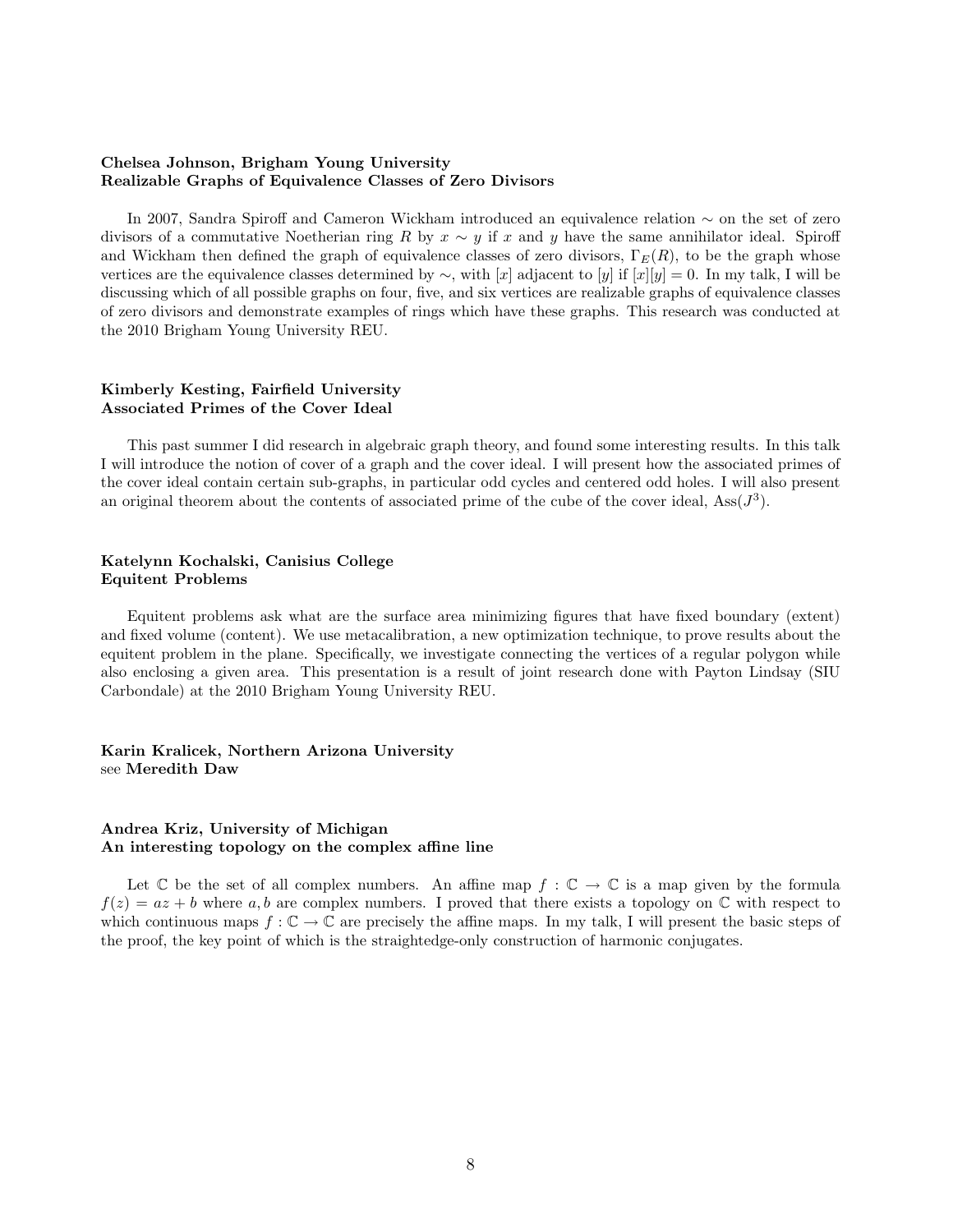#### Margaret-Rose Leung, Oregon State University Samantha Stykel, Luther College The Effect of Localized Oil Spills on the Atlantic Loggerhead Turtle Population Dynamics

The loggerhead sea turtle (Caretta caretta) is an endangered species with significantly different haplotype frequencies in the regional nesting populations of the Gulf of Mexico and the western North Atlantic Ocean. In this work, we analyze the population dynamics of loggerhead turtles affected by localized oil spill catastrophes. We develop a spatial, stage-classified matrix model and apply it to the three primary nesting regions in the area. Oil spills are simulated deterministically in each nesting region, with oil-induced mortality ranging from 25% to 100% and affecting stage classes either proportionally or equally. We then vary the fecundity and survival parameters uniformly, and use Latin Hypercube Sampling to run stochastic simulations for each nesting region. The results of this study are intended to provide insights into the population dynamics of the Atlantic loggerhead turtles and suggest conservation techniques appropriate in each oil spill case.

#### Danika Lindsay, CSU Channel Islands Disrupting Terrorist Networks

The organization of terrorist networks suggests that removing key members of a network may be an effective method of disrupting said network. In practice, locating key members is very difficult. We investigate increasing the visibility of a key member of a network by removing a more accessible member, thus increasing communication flow through they key member. Previous research has shown that some nodes are better to remove than others and that there is consistently a best node to remove from a graph. We focus on investigating which nodes, when removed, do not increase communication through the key member. We implement an algorithm to quickly identify those nodes and eliminate them from node removal consideration. This algorithm is compared against a straightforward brute force removal algorithm, and significant improvement in running time is shown for certain graph types. We also create four new types of randomly generated graphs that more accurately represent the characteristics of covert networks.

#### Shadiyah Mangru, George Mason University Investigations in Linear Algebra and Combinatorics related to Biclique Decompositions of Graphs

We formulate five new propositions related to the Graham-Pollak Theorem. The first four illuminate properties of both biclique edge covers of the edge set of  $K_n$ , and nullspace basis vectors of a matrix representation of such covers. These four propositions motivate the recursively-defined sparse null space basis we present, as proposition five, for a particular subset of matrices of interest in Algebraic Graph Theory.

#### Melissa Marchand, California State University, Bakersfield A Bayesian Time Series Attack on Video Digital Watermarks

Digital watermarking is a process where information is embedded into digital media. This process is used to help clarify identification of source, creator, owner, distributor, or authorized consumer of a digital media. For the film industry, a digital watermark acts as a source of identification. In the case that a film should leak out illegally, the copyright owner is able to identify the watermark and trace it back to the source of the leak. In this project, we are using both a collusion attack and a Bayesian time series attack to minimize the evidence of digital watermarks without destroying the fidelity of the film.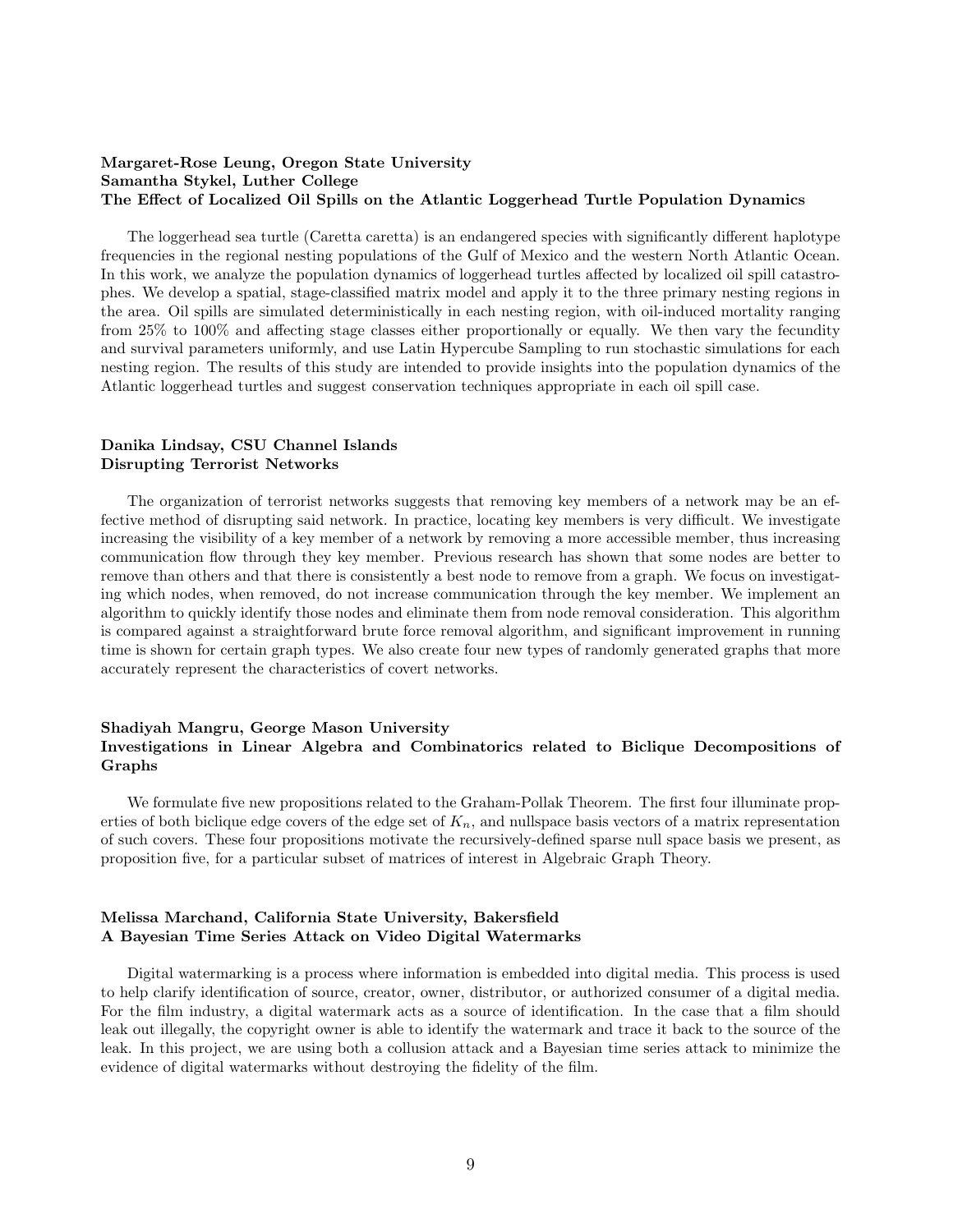#### Eileen Martin, The University of Texas at Austin Continuously Moving Parseval Frames on Smooth Manifolds

Moving bases on manifolds are important in the study of differential geometry and are applied in mathematical physics, but moving bases do not exist on all manifolds, for instance, the sphere. An alternative to a moving basis is a Parseval frame of unit-length vectors. We examine the existence of such frames on the Möbius strip, the Klein bottle, and  $n$ -dimensional spheres. We prove the existence of a continuously moving, unitlength Parseval frame on  $S<sup>n</sup>$  when n is an odd integer. More generally, we investigate the relationship between the existence of a nowhere zero vector field and that of a continuously moving Parseval frame of unit length. One potentially useful tool in studying this relationship is the frame force associated with the frame potential. To better understand this possible method, we are led to a study of the dynamical properties of the frame force.

Kristen May, Canisius College see Laura Booton

#### Lauren Mondin, Sam Houston State University Statistical Analysis of Diagnostic Accuracy With Applications to Cricket

In the game of Cricket, spectators and officials are interested in making the games as fair as possible. One way to accomplish this is to evaluate the umpires and the correctness of their calls. Estimates of statistical accuracy were used as a basis for comparison. Another way to ensure the objectivity of the game is to be able to, as consistently as possible, determine the winner of the game if it is interrupted for some reason. In the traditional Fifty50 cricket game, the Duckworth-Lewis (DL) method of determining a winner is the preferred procedure. However, with the growing popularity of shorter Twenty20 matches, a new Bhattacharya-Gill-Swartz (BGS) method has also been introduced. We created both frequentist and Bayesian intervals to estimate the true accuracy of each. Using past game data from 2005-2010, we compared the DL and BGS methods using the new accuracy intervals and Receiver Operator Characteristic (ROC) curves, which compare true positives vs. false positives.

#### Sarah Mullin, Canisius College Hannah Yee, Hillsdale College A Discrete Consideration of Aleksandrov's Projection Theorem

Aleksandrov's Projection Theorem states that if the areas of projections of two centrally symmetric, convex bodies are equal in every direction, then the two bodies are translates of one another. We will consider the nonexistence of a discrete analogue to Aleksandrov's Theorem given polytopes in  $\mathbb{Z}^2$  where the numbers of projection points of two polytopes are equal in every direction. Counterexamples from previous research on this problem will be discussed, as well as polytopes constructed based on observed characteristics of the known counterexamples. A new proof of an analogue in  $\mathbb{Z}^2$  to Minkowski's Uniqueness and Existence Theorems will also be given, as in continuous space these are key components to the proof of Aleksandrov's Projection Theorem.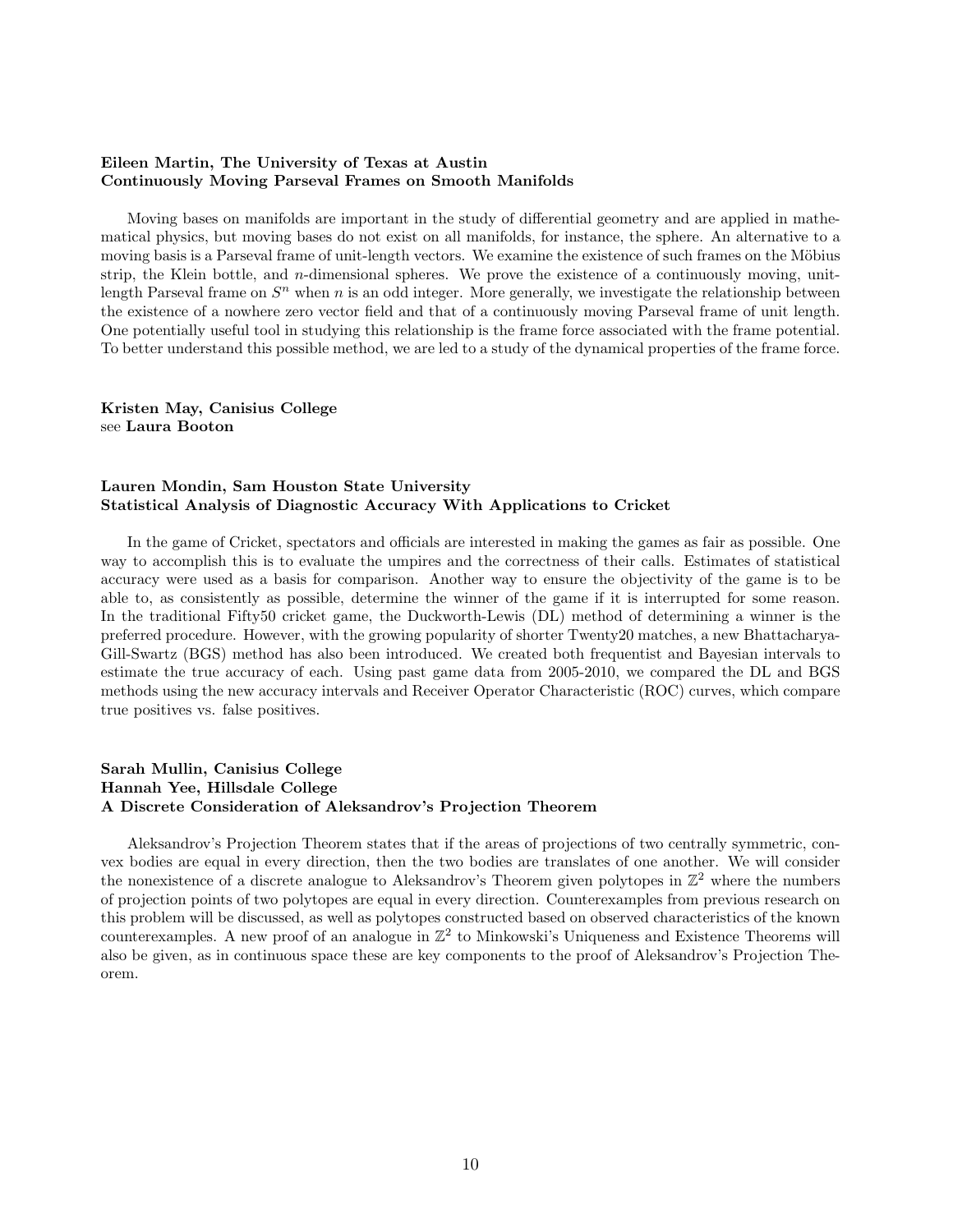#### Jocelyn Peck, Brigham Young University Level 2 Weakly Holomorphic Modular Forms of Negative Weight with Minimal Poles

In the study of the divisibility of coefficients of the Fourier expansions of modular forms, there is often a need for specific modular forms that mirror the original object of study under Zagier's Duality. These mirroring modular forms can be found by studying the valence formula and applying such restrictions as to make a new modular form out of other well known forms. In the case of level 2 weakly holomorphic modular forms, there is a need for mirroring forms of negative weight with minimal poles at one of the cusps (i.e. zero and infinity) and vanishing at the other. We will discuss the procedure in procuring such forms and produce an algorithm for simplifying the process.

#### Catherine Pelland, Pomona College SET $\mathbb R$  and disjoint complete caps in  $AG(4,3)$

In the card game  $SET@$ , it is possible to have 20 cards with no sets. These are the complete caps of the affine geometry  $AG(4,3)$ . We examine the structure of these caps as well as when it is possible for two caps to be disjoint. We find a decomposition of  $AG(4,3)$  into disjoint complete caps and determine how such decompositions are permuted by the affine transformations.

#### Regina Pollack, Canisius College Proof of Fermat's Last Theorem when  $n$  is 4

Pierre de Fermat brought about much consternation over the past couple of centuries because his infamous last theorem was left without a proof. Stemming from several aspects number theory, Fermats last theorem states that there are no positive integer solutions of the equation  $x^n + y^n = z^n$  for n greater than two. Countless mathematicians, adamant about proving this theorem, greatly contributed to a final answer, but none were able to fully succeed until Andrew Wiles proof appeared in the late 1990s. One such important contribution was the proof of this theorem for the case  $n = 4$  which was indirectly described by Fermat himself. This talk will discuss the proof of the case when  $n = 4$  and will illustrate Fermats strategy of the method of infinite descent, leading to a contradiction.

#### Emily Poole, University of Arkansas Weak Allee Effect, grazing, and bifurcation curves, Part II: Analytical Results

We study a one-dimensional reaction-diffusion model arising in population dynamics where the growth rate is a weak Allee type. In particular, we consider the effects of grazing on the steady states and establish analytically the existence of an S-shaped bifurcation curve of positive solutions for certain ranges of the grazing parameter. We obtain our results via the quadrature method.

#### Christine Rakowski, Daemen College A Piece of Paper and a Pair of Scissors

Given an arbitrary region in the plane and a point in the interior of the region, is it possible for a line through this point to split the region in two regions of equal area? Or in two regions with areas  $p\%$  and  $(100 - p)\%$ ? One can explore this question for various well-known geometric shapes, such as the circle and equilateral triangle.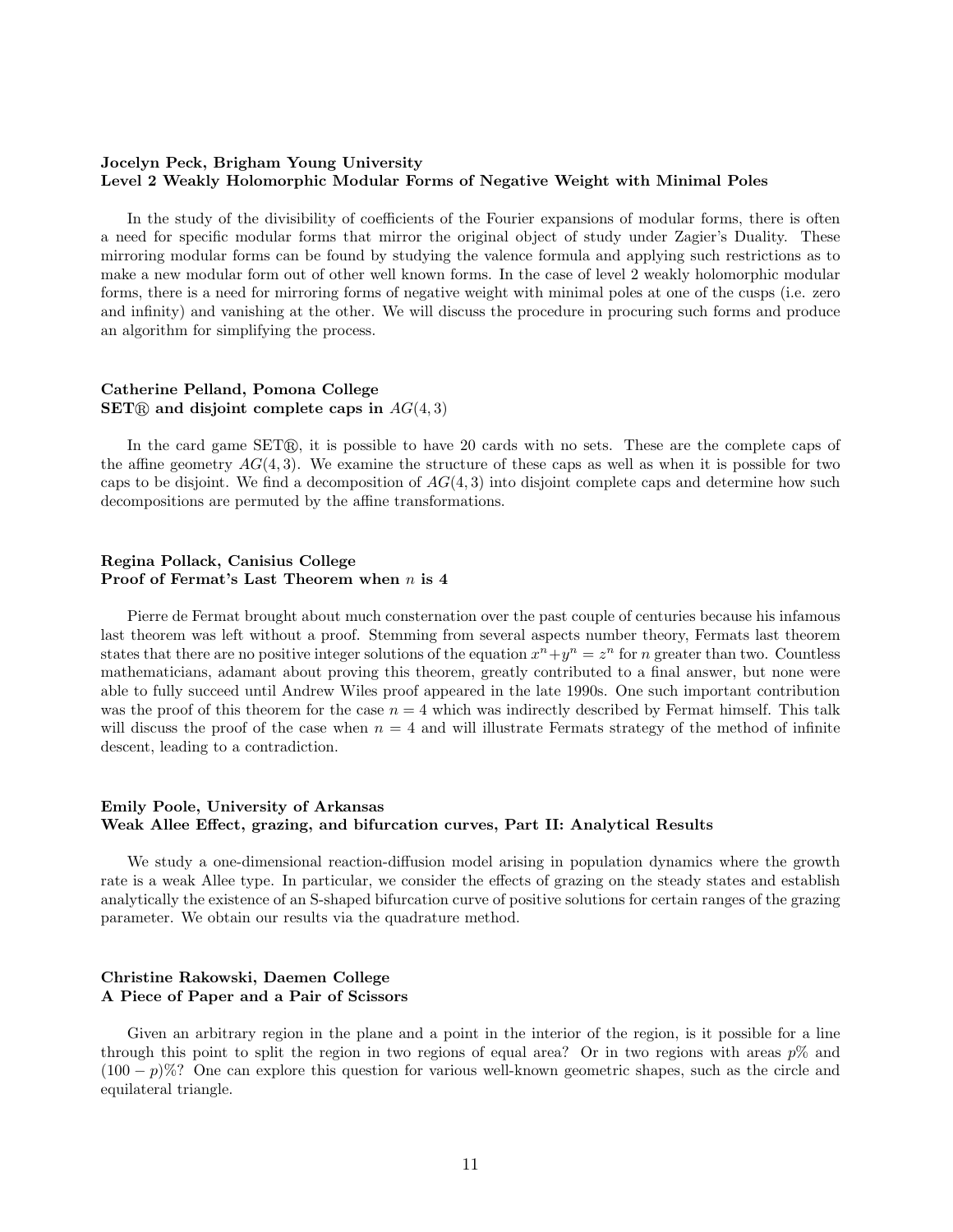#### Stephanie Reed, University of South Dakota Controlling Plague Among Prairie Dogs

Prairie dogs, once abundant across the Great Plains, are now faced with Sylvatic Plague known as Bubonic Plague in humans. Though some see prairie dogs as unnecessary nuisances, the once thought extinct Black Footed Ferret has successful reintroduction in South Dakota. The Black Footed Ferret feeds almost exclusively on prairie dogs; however, if the prairie dogs are dying, the Black Footed Ferrets are losing prey and risk the chance of contracting the disease as well. Studies show fleas are the main transmitter of the disease. By scaling logistic differential equations of prairie dogs and fleas, we were able to find four equilibria: (1) Trivial, (2) Only healthy prairie dogs, (3) Only healthy prairie dogs and healthy fleas, and (4) Coexistence of healthy and plagued prairie dogs and fleas. After studying the transfer of disease within each colony, the transfer of disease between two separate colonies is modeled using the basic logistic growth models and adding a travel function based on distance.

#### Bonnie Roberson, Mississippi State University Weak Allee Effect, Grazing, and S-Shaped Bifurcation Curves Part I (Computational Results)

We study a one-dimensional reaction-diffusion model arising in population dynamics where the growth rate is a weak Allee type. In particular, we consider the effects of grazing on the steady states and discuss the complete evolution of the bifurcation curve of positive solutions as the grazing parameter varies. We obtain our results via the quadrature method and Mathematica computations. Our computational results exhibit the occurrence of an S-shaped bifurcation curve for certain ranges of the grazing parameter. We also provide the complete evolution of the bifurcation curve of positive solutions for logistic as well as strong Allee type growth rates.

#### Perla Salazar, Kansas State University Extinction Times of Solutions to a Degenerate

We find radial similarity solutions to the equation  $du/dt = div(\nabla u/|\nabla u|)$ . Using these solutions, a compasion theorem, and radial solutions of other authors, we give close upper and lower estimates of the extinction time of entropy solutions for a large class of initial data.

#### Madeline Schrier, University of South Dakota On the Classification of Structurally Stable Flows

This work is devoted to the problem of finding vector fields with a prescribed, structurally stable behavior. We show a solution in the one-dimensional case. Then we proceed to present the planar version of this problem. Precisely, we show that one can find a vector field with a given number of limit cycles and we will give a brief description of the classification obtained by Artés, Kooij and Llibre in "Structurally Stable Quadratic Vector Fields" in the case of quadratic polynomials without limit cycles.

#### Maggie Schroeder, Northern Arizona University see Brooke Fox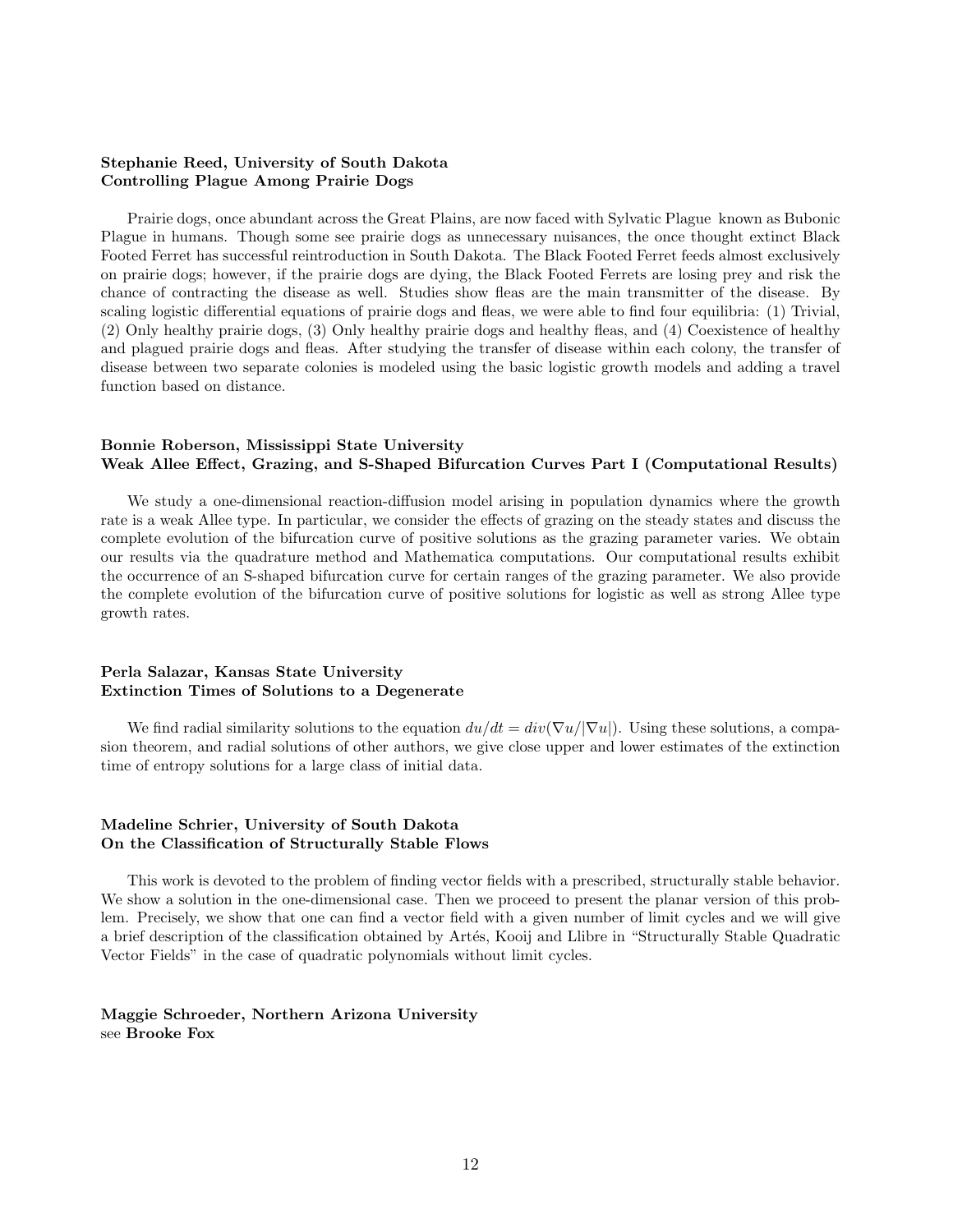#### Katie Spence, North Georgia College and State University Undergraduate Research and Student Interest

NGCSU will increase spending on its Center for Undergraduate Research and Creative Activities (CURCA) as part of an initiative to focus on undergraduate research and creative activities. A Statistics class performed a service learning project for CURCA. The project concerns views and opinions regarding undergraduate research and creative activities that were solicited in a survey. A targeted sample of approximately 8% of NGCSU juniors and seniors was taken. The class, functioning as 5 consulting teams, each with research responsibilities, worked on developing social science constructs. The class ran multivariate statistical analyses to determine how a large-scale undergraduate research and creative activies initiative would be received by students across campus. The multivariate tests conducted include factor analysis and scale validation procedures, multiple regression, ANOVA's, and non-parametric tests.

#### Faye Stevens, Mount Holyoke College Jamie Woelk, Western State College Rank Disequilibrium in Multiple-Criteria Evaluation Schemes

Researchers in the field of conflict resolution have coined the phrase "rank disequilibrium" to refer to situations in which "there are multiple criteria for assessing people's merit or contributions, and some people are higher on one criterion and lower on another criterion than others." Rank disequilibrium is known to be a significant cause of organization conflict, in large part due to self-serving biases. In this talk, we will present a mathematical model of rank disequilibrium. Through this model, we will explore desirable properties of evaluation schemes and consider ways in which conflict may be avoided.

Samantha Stykel, Luther College see Margaret-Rose Leung

#### Ngoc Thai, Truman State University Ant Foraging Behavior in the Presence of Climate Change

Ants are often described as indicator species because they are highly sensitive to variations in the environment, such as climate change. Ants also are a keystone species since sudden drastic changes in their populations could have a devastating impact on other species in the ecosystem. To understand the impact of climate change in a competition between two ant species, we constructed a two-scale model of ant foraging and colony dynamics for hot-tolerant and cold-tolerant ants. The small-scale model used an agent-based approach to simulate two species of ants competing on a daily basis. Functions were then fitted to the average daily food intake for the respective species. The large-scale model was comprised of difference equations for the food controlled by each species and the two ant populations and tracked food and population dynamics over a time scale of years based on foraging behaviors that could be affected by the average daily temperature. Our results showed the possibility of a switch in numerical dominance from cold-tolerant ants, which prefer to forage in colder temperatures, to hot-tolerant ants, which have a higher temperature threshold for foraging. We also modeled the scenario of temperature rising, then falling back to current levels, and observed that natural equilibriums could in some cases be restored, but only if neither of the populations were wiped out during temperature rise.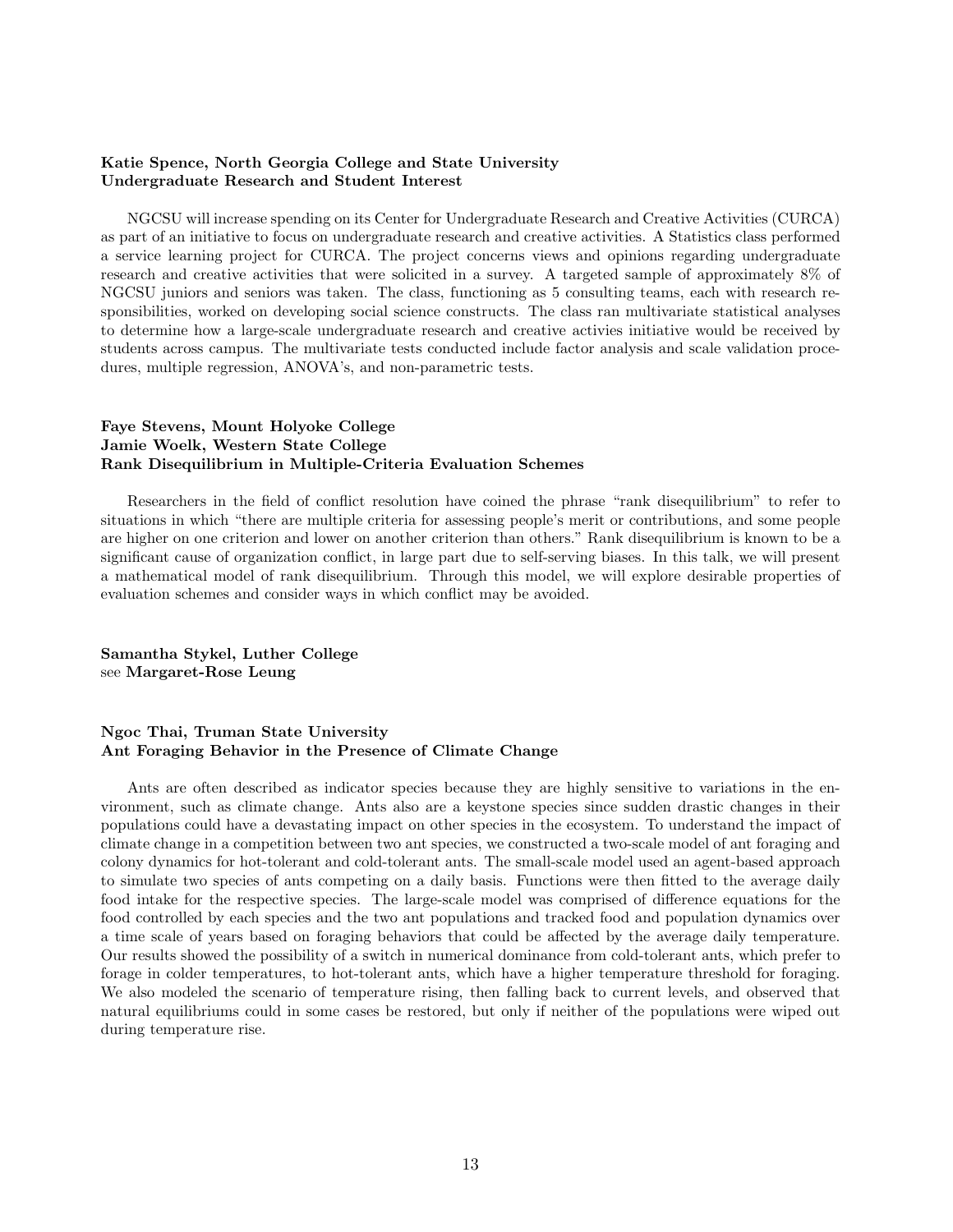#### Anita Thomas, Illinois Institute of Technology Computer-Assisted Graph Theory

A k-tree is formed from a k-clique by iteratively adding vertices and incident edges to form new  $k + 1$ cliques. Previously proved by Chappell and Pelsmajer is, for all k-trees,  $k < 4$ , there exists a vertex subset, S, that induces a subgraph where all vertices are of degree at most 1 and  $|S| \geq [2n/(k+2)]$ , where n is the order of the k-tree. Expanding on Chappell and Pelsmajers work, this research considers all k-trees,  $k > 3$ , with these same conditions. Our approach involves computer-assisted search and classification of k-trees and specific induced subgraphs that meet the conditions. After reviewing generated graphs, we looked for patterns and attempted to create a proof by cases followed by another proof to show that all k-trees with  $k > 3$  fit at least one of these cases. Three cases have been identified and proved so far and the rest are a topic for future study.

#### Silviya Valeva, Mount Holyoke College Cops and Robbers on Planar Graphs

In the game of Cops and Robbers on a graph  $G = (V, E)$ , k cops try to catch a robber. On the cop's turn, each cop may move to a neighboring vertex or remain in place. On the robber's turn, he moves similarly. The cops win if there is some time at which a cop is at the same vertex as the robber. Otherwise, the robber wins. The minimum number of cops required to catch the robber is called the *cop number* of  $G$ , and is denoted  $c(G)$ . The game of Cops and Robbers has applications in robotics and in search and rescue operations.

A classic result of Aigner and Fromme shows that if G is planar then  $c(G) \leq 3$ . We characterize the following families of planar graphs as having  $c(G) \leq 2$ : series parallel graphs, outerplanar graphs, maximal 2-outerplanar graphs, and maximal planar graphs with maximum degree at most 5. We also show that every graph G with  $|V| \le 9$  has  $c(G) \le 2$ . This bound is tight, since the Petersen graph (on 10 vertices) requires 3 cops. This is joint work with Aaron Maurer (Carleton College) and John McCauley (Haverford College).

#### Fan Wei, Massachusetts Institute of Technology The Weak Bruhat Order and Separable Permutations

Let  $S_n$  be the symmetric group of all permutations of 1, 2, n, partially ordered by the weak Bruhat order. Thus for any permutation  $w \in S_n$ , its rank  $\ell(w)$  is the number of inversions in w. The rank-generating function of  $S_n$  is

$$
F(S_n, q) = \sum_{w \in S_n} q^{\ell(w)} = (n)!,
$$

where  $(n)! = (1)(2) \cdots (n)$  and  $(i) = 1 + q + \cdots + q^{i-1}$ .

For any w, we define two graded posets:  $\Lambda_w = \{v : v \leq w\}$  (let the rank of v be  $\ell(v) - \ell(w)$ ),  $V_w = \{v : v \leq w\}$  $v \geq w$ . In  $V_w$ . Usually the generating functions of the two intervals are messy. But we will show that if w is separable, i.e., 3142-avoiding and 2413-avoiding, then

$$
F(\Lambda_w, q)F(V_w, q) = (n)!
$$

Moreover, we define a bijection  $\phi : \Lambda_w \times V_w \to S_n$  satisfying  $\ell(u) + \ell(v) - \ell(w) = \ell(\phi(u, v))$ , and we find an explicit formula for  $F(\Lambda_w, q)$  and  $F(V_w, q)$ . We also show that  $\Lambda_w$  and  $V_w$  are rank-symmetric and unimodal. My advisor for this research is Richard Stanley.